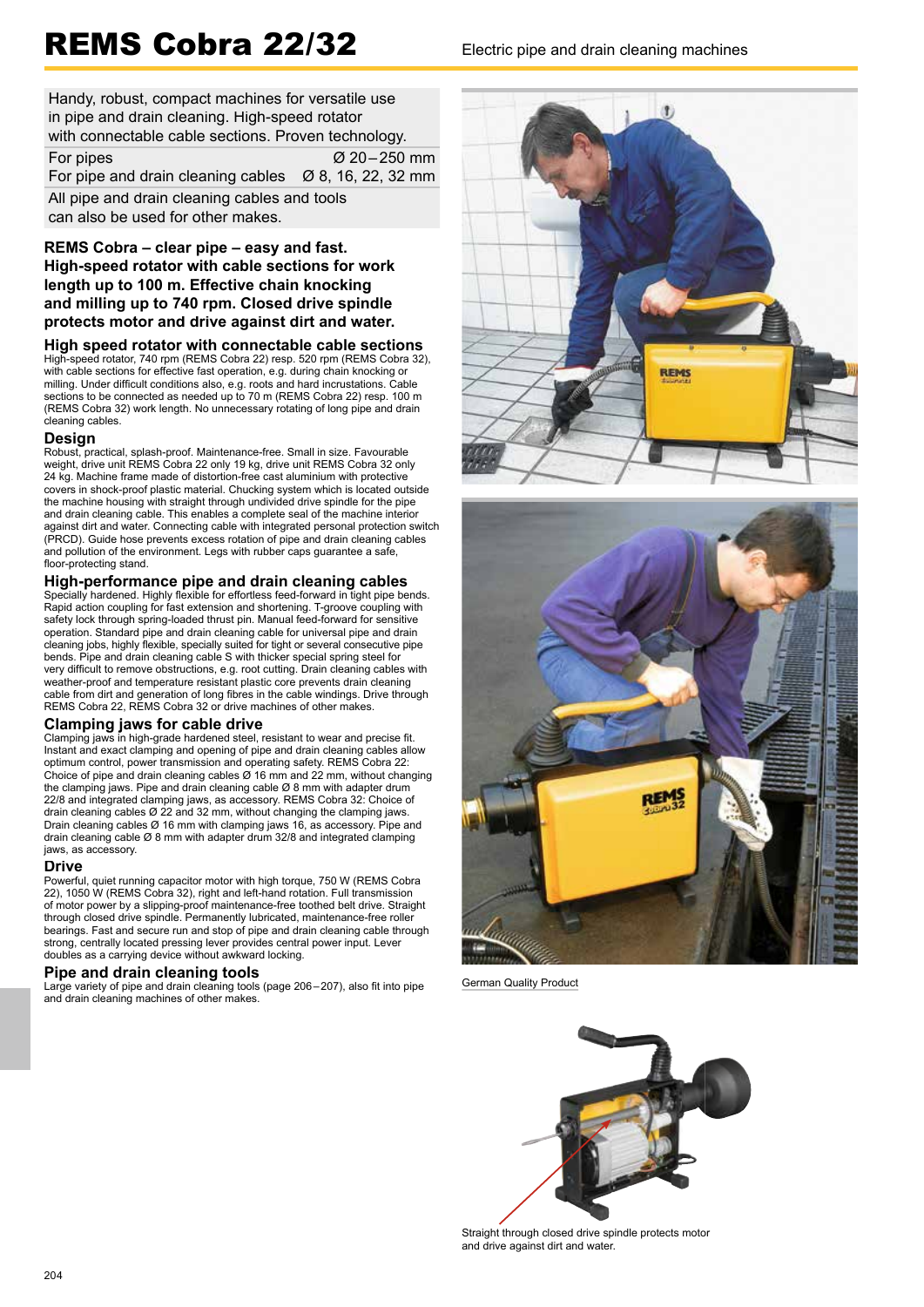# REMS Cobra 22/32 Electric pipe and drain cleaning machines

# **Supply format**

**REMS Cobra 22 Set.** Electric pipe and drain cleaning machine for pipes Ø 20 – 150 mm. Drive unit with maintenance-free belt drive, capacitor motor 230 V, 50 Hz, 750 W, right and left-hand rotation, guide hose. Personal protection switch (PRCD). Choice of cable and tool set 16 or/and 22. In a carton.

| Description   | Ausführung                                                                                                                                                                                                                                                                                                                                                                                               | Art.-No. |
|---------------|----------------------------------------------------------------------------------------------------------------------------------------------------------------------------------------------------------------------------------------------------------------------------------------------------------------------------------------------------------------------------------------------------------|----------|
| <b>Set 16</b> | 5 cable sections $16 \times 2.3$ m in cable<br>carrier, straight auger 16, bulbous<br>auger 16, toothed blade borer 16/25,<br>cable joint separator, 1 pair of quide<br>gloves, steel case for tool set                                                                                                                                                                                                  | 172010   |
| <b>Set 22</b> | 5 cable sections $22 \times 4.5$ m in cable<br>carrier, straight auger 22, retrieving<br>auger 22, funnel auger 22, toothed<br>cross-blade borer 22/35, cable joint<br>separator 22/32, 1 pair of quide<br>gloves, steel case for tool set                                                                                                                                                               | 172011   |
| Set 16 + 22   | 5 cable sections $16 \times 2.3$ m in cable<br>carrier, straight auger 16, bulbous<br>auger 16, toothed blade borer 16/25,<br>cable joint separator, 5 cable sections<br>$22 \times 4.5$ m in cable carrier, straight<br>auger 22, retrieving auger 22, funnel<br>auger 22, toothed cross-blade borer<br>22/35, cable joint separator 22/32,<br>2 pairs of guide gloves, steel case<br>for each tool set | 172012   |



# **Supply format**

**REMS Cobra 32 Set.** Electric pipe and drain cleaning machine for pipes Ø 20 – 250 mm (½ – 10"). Drive unit with maintenance-free belt drive, capacitor motor 230 V, 50 Hz, 1050 W, right and left-hand rotation, guide hose. Personal protection switch (PRCD). Choice of cable and tool set 32 or cable and tool sets

| 22 and 32 or 16 and 22. In a carton.                                                                                                                                                                                                                                                                                                                                                                                                  |          |                        |
|---------------------------------------------------------------------------------------------------------------------------------------------------------------------------------------------------------------------------------------------------------------------------------------------------------------------------------------------------------------------------------------------------------------------------------------|----------|------------------------|
| Ausführung                                                                                                                                                                                                                                                                                                                                                                                                                            | Art.-No. |                        |
| 4 cable sections $32 \times 4.5$ m in cable<br>carrier, straight auger 32, retrieving<br>auger 32, funnel auger 32, toothed<br>cross-blade borer 32/45, cable joint<br>separator 22/32, 1 pair of quide<br>gloves, case for tool set                                                                                                                                                                                                  | 174010   | <b>REMS</b>            |
| 5 cable sections 22 x 4.5 m in cable<br>carrier, straight auger 22, retrieving<br>auger 22, funnel auger 22, toothed-<br>cross-blade borer 22/35, cable joint-<br>separator 22/32, 4 cable sections<br>32 x 4.5 m in cable carrier,<br>straightauger 32, retrieving auger 32,<br>funnelauger 32, toothed cross-blade<br>borer 32/45, cable joint separator<br>22/32,2 pairs of quide gloves, steel<br>case/<br>case for each tool set | 174011   | SINERI<br><b>SMITH</b> |
| 5 cable sections 16 x 2.3 m in cable<br>carrier, 2 clamping jaws 16, straight<br>auger 16, bulbous auger 16, toothed<br>blade borer 16/25, cable joint sepa-<br>rator 16, 5 cable sections 22 x 4.5<br>m in cable carrier, straight auger 22,<br>retrieving auger 22, funnel auger 22,<br>toothed cross-blade borer 22/35,<br>cable joint separator 22/32, 2 pairs<br>of quide gloves, steel case for each                            | 174012   |                        |
|                                                                                                                                                                                                                                                                                                                                                                                                                                       | tool set |                        |

### **Accessories**

| Description                                     | Art.-No. |  |  |
|-------------------------------------------------|----------|--|--|
| <b>REMS Cobra 22 drive unit</b>                 |          |  |  |
| with quide hose                                 | 172000   |  |  |
| <b>REMS Cobra 32 drive unit</b>                 |          |  |  |
| with quide hose                                 | 174000   |  |  |
| Pipe and drain cleaning tools see page 206-207. |          |  |  |

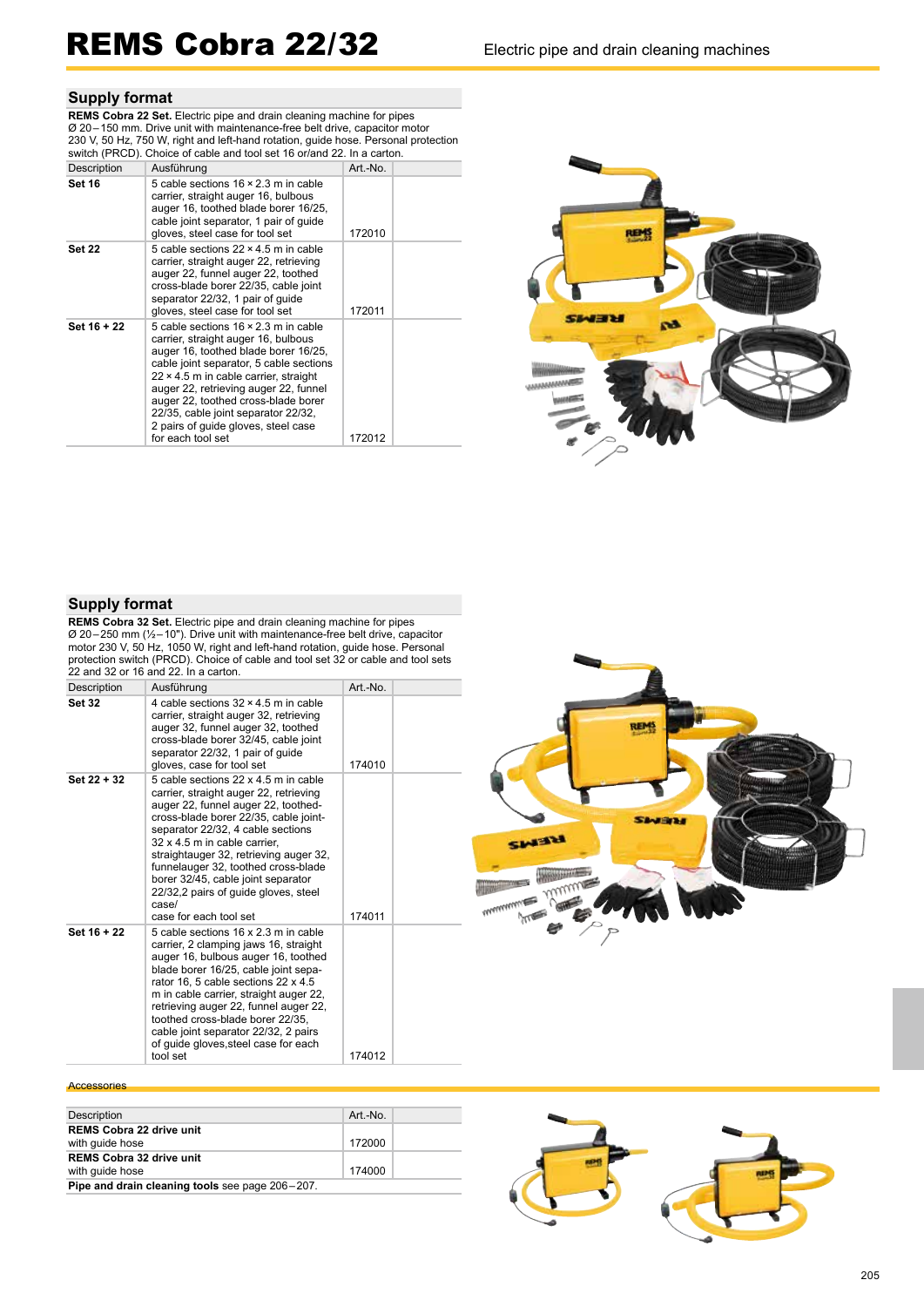REMS Cobra 22/32<br>and other makes and other makes

| <b>Description</b>                                                                                                                                                                                                                                                             | Size                                                                            | Art.-No.                             |  |
|--------------------------------------------------------------------------------------------------------------------------------------------------------------------------------------------------------------------------------------------------------------------------------|---------------------------------------------------------------------------------|--------------------------------------|--|
| Cable and tool set 16<br>consisting of 5 cable sections $16 \times 2.3$ m in cable<br>carrier, straight auger 16, bulbous auger 16,<br>toothed blade borer 16/25, cable joint separator,<br>1 pair of guide gloves, steel case for tool set                                    |                                                                                 |                                      |  |
| Cable and tool set 22<br>consisting of 5 cable sections $22 \times 4.5$ m in cable<br>carrier, straight auger 22, retrieving auger 22,<br>funnel auger 22, toothed cross-blade borer 22/35,<br>cable joint separator, 1 pair of guide gloves,                                  |                                                                                 |                                      |  |
| steel case for tool set<br>Cable and tool set 32<br>consisting of 4 cable sections $32 \times 4.5$ m in cable<br>carrier, straight auger 32, retrieving auger 32,<br>funnel auger 32, toothed cross-blade borer 32/45,<br>cable joint separator 22/32, 1 pair of guide gloves, | 172051                                                                          |                                      |  |
| case for tool set                                                                                                                                                                                                                                                              |                                                                                 | 174050                               |  |
| Adapter drum REMS Cobra 22/8<br>with cable $\varnothing$ 8 mm $\times$ 7.5 m long, with bulbous head                                                                                                                                                                           | 170011                                                                          |                                      |  |
| Adapter drum REMS Cobra 32/8<br>with cable $\varnothing$ 8 mm $\times$ 7.5 m long, with bulbous head                                                                                                                                                                           |                                                                                 | 170012                               |  |
| Clamping jaws 16 (pack of 2)<br>for REMS Cobra 32 for clamping<br>drain cleaning cables $\varnothing$ 16 mm                                                                                                                                                                    | 174101                                                                          |                                      |  |
| Pipe and drain cleaning cable<br>for pipe-Ø 10-50 (75) mm<br>for pipe- $\varnothing$ 25 - 125 mm<br>for pipe- $\varnothing$ 50 - 150 mm<br>for pipe- $\varnothing$ 50 - 250 mm                                                                                                 | $8 \times 7.5$ m<br>$16 \times 2.3$ m<br>$22 \times 4.5$ m<br>$32 \times 4.5$ m | 170200<br>171200<br>172200<br>174200 |  |
| Pipe and drain cleaning cable<br>(5 pieces) in cable carrier                                                                                                                                                                                                                   |                                                                                 |                                      |  |
| for pipe- $\varnothing$ 25 - 125 mm                                                                                                                                                                                                                                            | $16 \times 2.3$ m                                                               | 171201                               |  |
| Pipe and drain cleaning cable<br>(5 pieces) in cable carrier<br>for pipe- $\varnothing$ 50 - 150 mm                                                                                                                                                                            | $22 \times 4.5$ m                                                               | 172201                               |  |
| Pipe and drain cleaning cable                                                                                                                                                                                                                                                  |                                                                                 |                                      |  |
| (4 pieces) in cable carrier<br>for pipe- $\varnothing$ 50 - 250 mm                                                                                                                                                                                                             | $32 \times 4.5$ m                                                               | 174201                               |  |
| Pipe and drain cleaning cable S<br>With thick special spring steel<br>for high stability, e.g. during root<br>cutting, milling, chain knocking<br>for pipe- $\varnothing$ 25 - 125 mm<br>for pipe-Ø 50-150 mm<br>for pipe- $\varnothing$ 50 - 250 mm                           | $16 \times 2$ m<br>$22 \times 4$ m<br>$32 \times 4$ m                           | 171205<br>172205<br>174205           |  |
| Pipe and drain cleaning cable with core<br>prevents clogging of pipe and<br>drain cleaning cable with dirt<br>for pipe- $\varnothing$ 25 - 125 mm<br>for pipe-Ø 50-150 mm<br>for pipe- $\varnothing$ 50 - 250 mm                                                               | $16 \times 2.3$ m<br>$22 \times 4.5$ m<br>$32 \times 4.5$ m                     | 171210<br>172210<br>174210           |  |
| Pipe and drain cleaning cable with core<br>(5 pieces) in cable carrier<br>for pipe-Ø 50-150 mm                                                                                                                                                                                 | $22 \times 4.5$ m                                                               | 172203                               |  |
| Pipe and drain cleaning cable with core<br>(4 pieces) in cable carrier<br>for pipe- $\varnothing$ 50 - 250 mm                                                                                                                                                                  | 32 × 4.5 m                                                                      | 174203                               |  |
| Cable reduction 22/16<br>for connecting individual<br>cables of different sizes                                                                                                                                                                                                | 22/16                                                                           | 172154                               |  |
| Cable reduction 32/22<br>for connecting individual<br>cables of different sizes                                                                                                                                                                                                | 32/22                                                                           | 174154                               |  |
| Cable carrier (empty)                                                                                                                                                                                                                                                          | 16<br>22<br>32                                                                  | 171150<br>172150<br>174150           |  |
| Cable joint separator<br>for releasing the safety lock                                                                                                                                                                                                                         | 16<br>22/32                                                                     | 171151<br>172151                     |  |